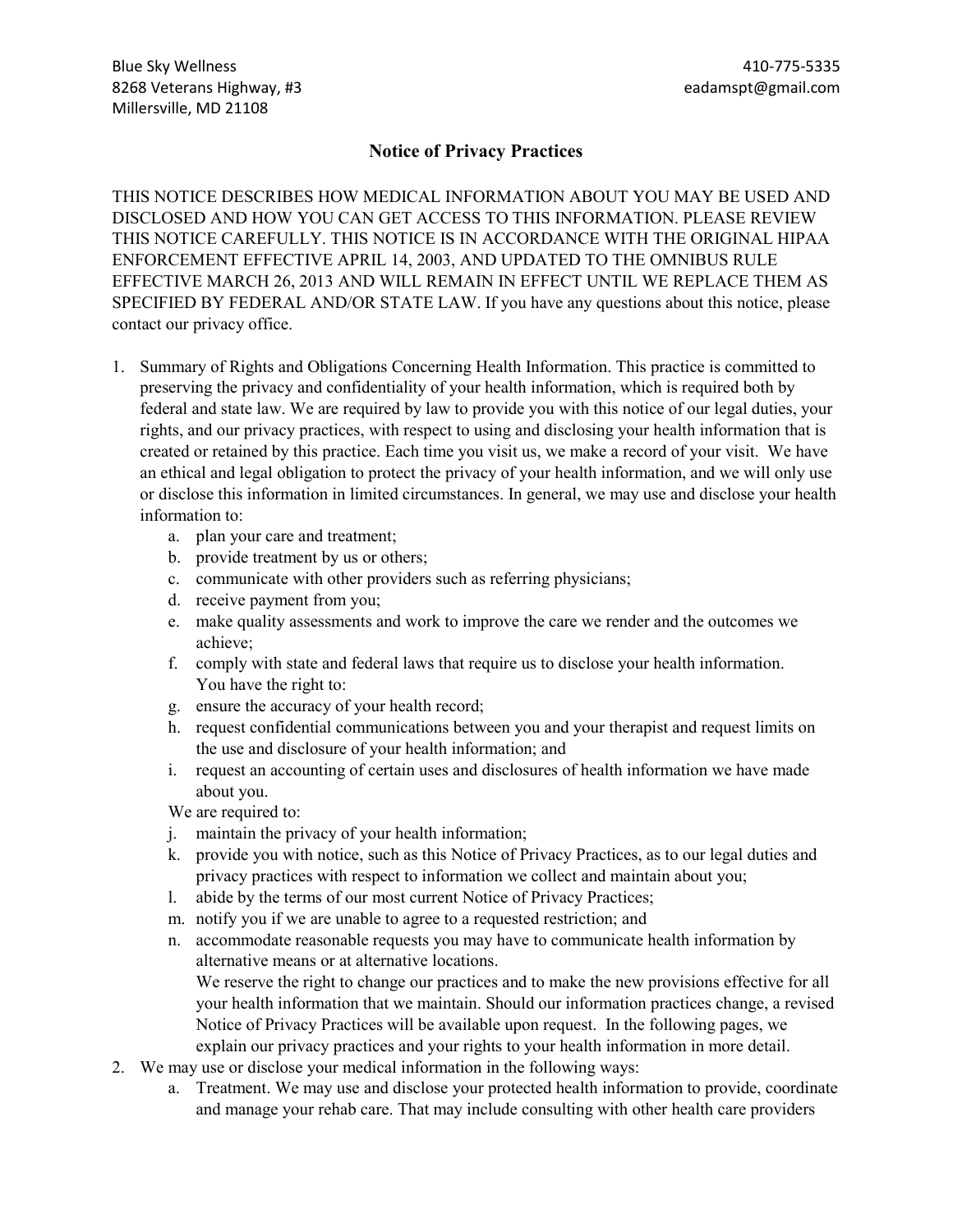about your health care or referring you to another health care provider for treatment including physicians, nurses, and other health care providers involved in your care.

b. Payment. We may use and disclose your health information so that we may bill and collect payment for the services that we provided to you. For example, we may contact your health insurer to verify your

eligibility for benefits, and may need to disclose to it some details of your medical condition or expected course of treatment.

- c. Health Care Operations. We may use and disclose your health information to assist in the operation of our practice.
- d. Students. Students/interns in rehabilitation or health service related programs work in our facility to meet their educational requirements or to get health care experience. These students may observe or participate in your treatment or use your health information to assist in their training. You have the right to refuse to be examined, observed, or treated by any student or intern. If you do not want a student or intern to observe or participate in your care, please notify your provider.
- e. Business Associates. This practice sometimes contracts with third-party business associates for services. Examples are billing services, and legal counsel. We may disclose your health information to our business associates so they can perform the job we have asked them to do. To protect your health information, we require our business associates to appropriately safeguard your information.
- f. Appointment Reminders. We may use and disclose Information in your medical record to contact you as a reminder that you have an appointment. You may request that we call you only at a certain number, that we refrain from leaving messages, or select to not participate in text message appointment reminders and we will strive to accommodate all reasonable requests.
- g. Release to Family/Friends. Our staff, using their professional judgment, may disclose to a family member, relative, or any person you identify, your health information to the extent it is relevant to that person's involvement in your care. We may disclose the health information of minor children to their parents or guardians unless such disclosure is otherwise prohibited by law.
- h. Newsletters and Other Communications. We may use your personal information in order to communicate to you via newsletters (including electronic newsletters), mailings, or other means regarding health related information, wellness programs, or other community based initiatives or activities in which our practice is participating.
- i. Marketing. In most circumstances, we are required by law to receive your written authorization before we use or disclose your health information for marketing purposes. Under no circumstances will we sell our patient lists or your health information to a third party without your written authorization.
- j. Workers Compensation. We may disclose your health information to the extent authorized by and to the extent necessary to comply with laws relating to workers compensation or other similar programs established by law.
- k. Law Enforcement. We may release your health information in response to a court order, subpoena, warrant, summons, or similar process of authorized under state or federal law; to identify or locate a suspect, fugitive, material witness, or similar person; about the victim of a crime if, under certain limited circumstances, we are unable to obtain the person's agreement; about a death we believe may be the result of criminal conduct; about criminal conduct at the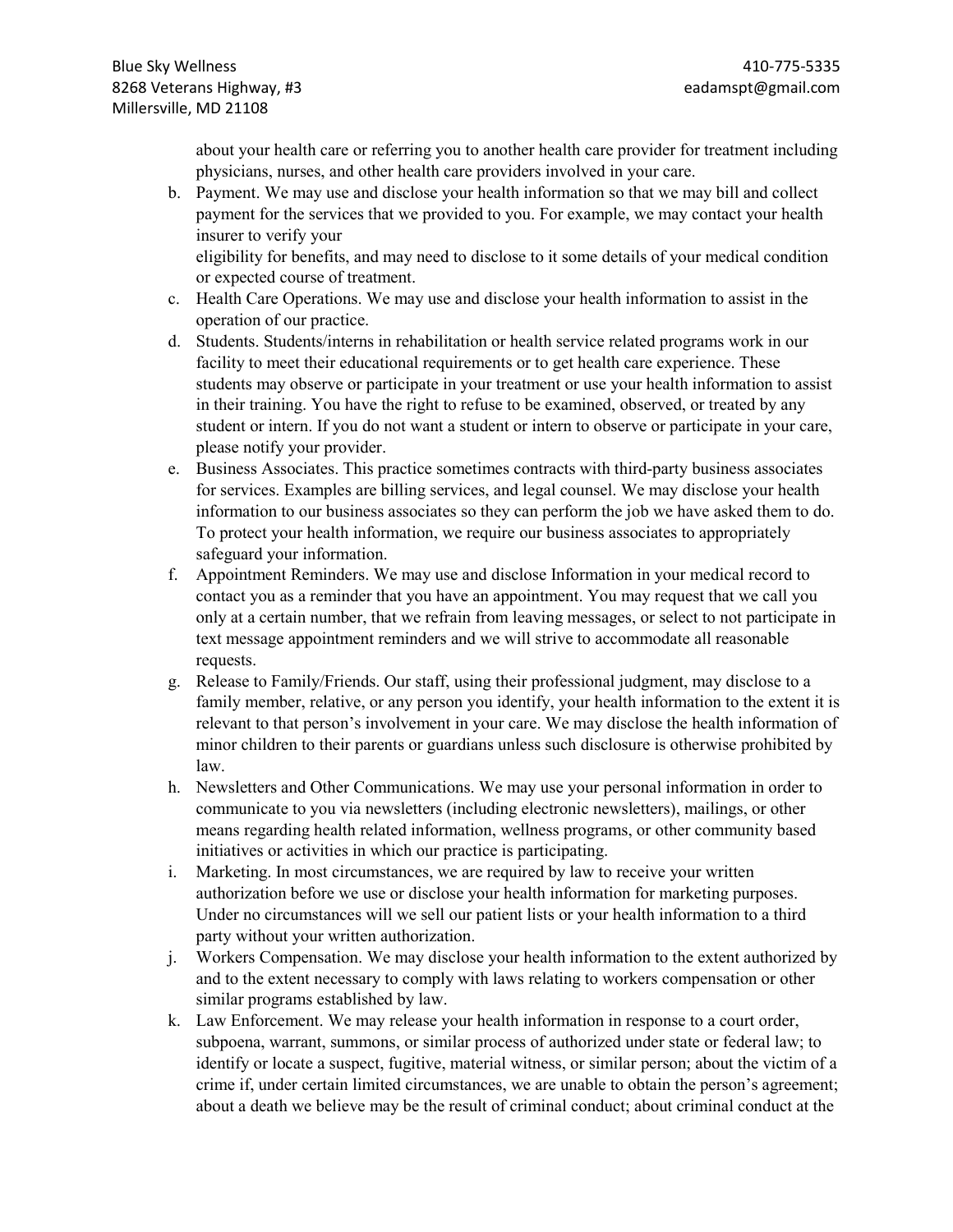practice; to coroners or medical examiners; in emergency circumstances to report a crime, the location of the crime or victims, or the identity, description, or location of the person who committed the crime; to authorized federal officials for intelligence, counterintelligence, and other national security authorized by law; and to authorized federal officials so they may conduct special investigations or provide protection to the President, other authorized persons, or foreign heads of state.

- l. Personal Representative. If you have a personal representative, such as a legal guardian, we will treat that person as if that person is you with respect to disclosures of your health information. If you become deceased, we may disclose health information to an executor or administrator of your estate to the extent that person is acting as your personal representative.
- m. Limited Data Set. We may use and disclose a limited data set that does not contain specific readily identifiable information about you for research, public health, and health care operations. We may not disseminate the limited data set unless we enter into a data use agreement with the recipient in which the recipient agrees to limit the use of that data set to the purposes for which it was provided, ensure the security of the data, and not identify the information or use it to contact any individual.
- 3. Authorization for Other Uses of Medical Information. Uses of medical information not covered by our most current Notice of Privacy Practices or the laws that apply to us will be made only with your written authorization. If you provide us with authorization to use or disclose medical information about you, you may revoke that authorization, in writing, at any time. We are unable to take back any disclosures we have already made with your authorization, and we are required to retain our records of the care that we provided to you.
- 4. Your Health Information Rights. You have the following rights regarding medical information we gather about you:
	- a. Right to Obtain a Paper Copy of This Notice. You have the right to a paper copy of this Notice of Privacy Practices at any time.
	- b. Right to Inspect and Copy. You have the right to inspect and copy medical information that may be used to make decisions about your care. This includes medical and billing records.
	- c. To inspect and copy medical information, you must submit a written request to our privacy officer. If you request a copy of your medical information, we may charge a reasonable fee for the costs of labor, postage, and supplies associated with your request. We may not charge you a fee if you require your medical information for a claim for benefits under the Social Security Act (such as claims for Social Security, Supplemental Security Income, and any other state or federal needs-based benefit program).
	- d. If your medical information is maintained in an electronic health record, you also have the right to request that an electronic copy of your record be sent to you or to another individual or entity. We may charge you a reasonable cost based fee limited to the labor costs associated with transmitting the electronic health record.
- 5. Right to Amend. If you feel that medical information we have about you is incorrect or incomplete, you may ask us to amend the information. You have the right to request an amendment for as long as we retain the information. To request an amendment, your request must be made in writing and submitted to our privacy officer, providing a reason that supports your request. In addition, we may deny your request if you ask us to amend information that:
	- a. was not created by us, unless the person or entity that created the information is no longer available to make the amendment;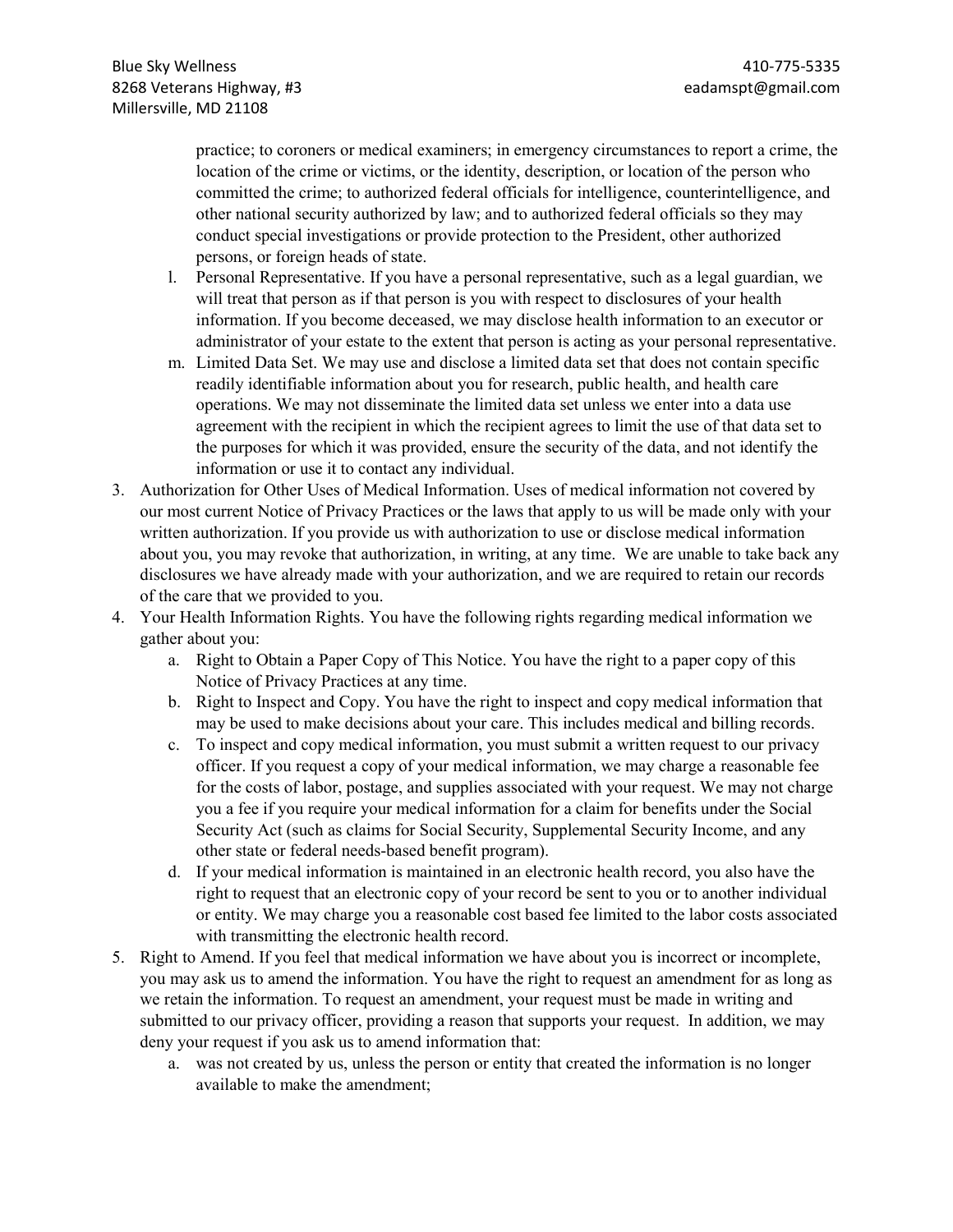- b. is not part of the information which you would be permitted to inspect and copy; or is accurate and complete.
- c. If we deny your request for amendment, you may submit a statement of disagreement. We may reasonably limit the length of this statement. Your letter of disagreement will be included in your medical record, but we may also include a rebuttal statement.
- 6. Right to an Accounting of Disclosures. You have the right to request an accounting of disclosures of your health information made by us. In your accounting, we are not required to list certain disclosures, including:
	- a. disclosures made for treatment, payment, and health care operations purposes or disclosures made incidental to treatment, payment, and health care operations, however, if the disclosures were made through an electronic health record, you have the right to request an accounting for such disclosures that were made during the previous 3 years;
	- b. disclosures made pursuant to your authorization;
	- c. disclosures made to create a limited data set;
	- d. disclosures made directly to you.
	- e. To request an accounting of disclosures, you must submit your request in writing to our privacy officer. Your request must state a time period which may not be longer than six years immediately preceding the accounting request. Under limited circumstances mandated by federal and state law, we may temporarily deny your request for an accounting of disclosures.
- 7. Right to Request Restrictions. You have the right to request a restriction or limitation on the medical information we use or disclose about you for treatment, payment, or health care operations. If you paid out-of-pocket for a specific item or service, you have the right to request that medical information with respect to that item or service not be disclosed to a health plan for purposes of payment or health care operations, and we are required to honor that request. To request restrictions, you must make your request in writing to our privacy officer. In your request, you must tell us:
	- a. what information you want to limit;
	- b. whether you want to limit our use, disclosure, or both; and
	- c. to whom you want the limits to apply.
- 8. Right to Request Confidential Communications. You have the right to request that we communicate with you about medical matters in a certain way or at a certain location. To request confidential communications, you must make your request in writing to your provider or our privacy officer. We will not ask you the reason for your request. We will accommodate all reasonable requests.
- 9. Right of Deceased Individuals. We must comply with the requirements of the Privacy Rule with regard to your protected health information (PHI) for a period of 50 years following the date of your death. We are permitted to disclose your protected health information (PHI) to family members and others who were involved in your care or payment for care prior to death, unless doing so is inconsistent with any prior express preference known.
- 10. Right to Receive Notice of a Breach. We are required to notify you by first class mail or by e-mail (if you have indicated a preference to receive information by e-mail), of any breaches of Unsecured Protected Health Information as soon as possible, but in any event, no later than 60 days following the discovery of the breach. "Unsecured Protected Health Information" is information that is not secured through the use of a technology or methodology identified by the Secretary of the U.S. Department of Health and Human Services to render the Protected Health Information unusable, unreadable, and undecipherable to unauthorized users. The notice is required to include the following information:
	- a. a brief description of the breach, including the date of the breach and the date of its discovery, if known;